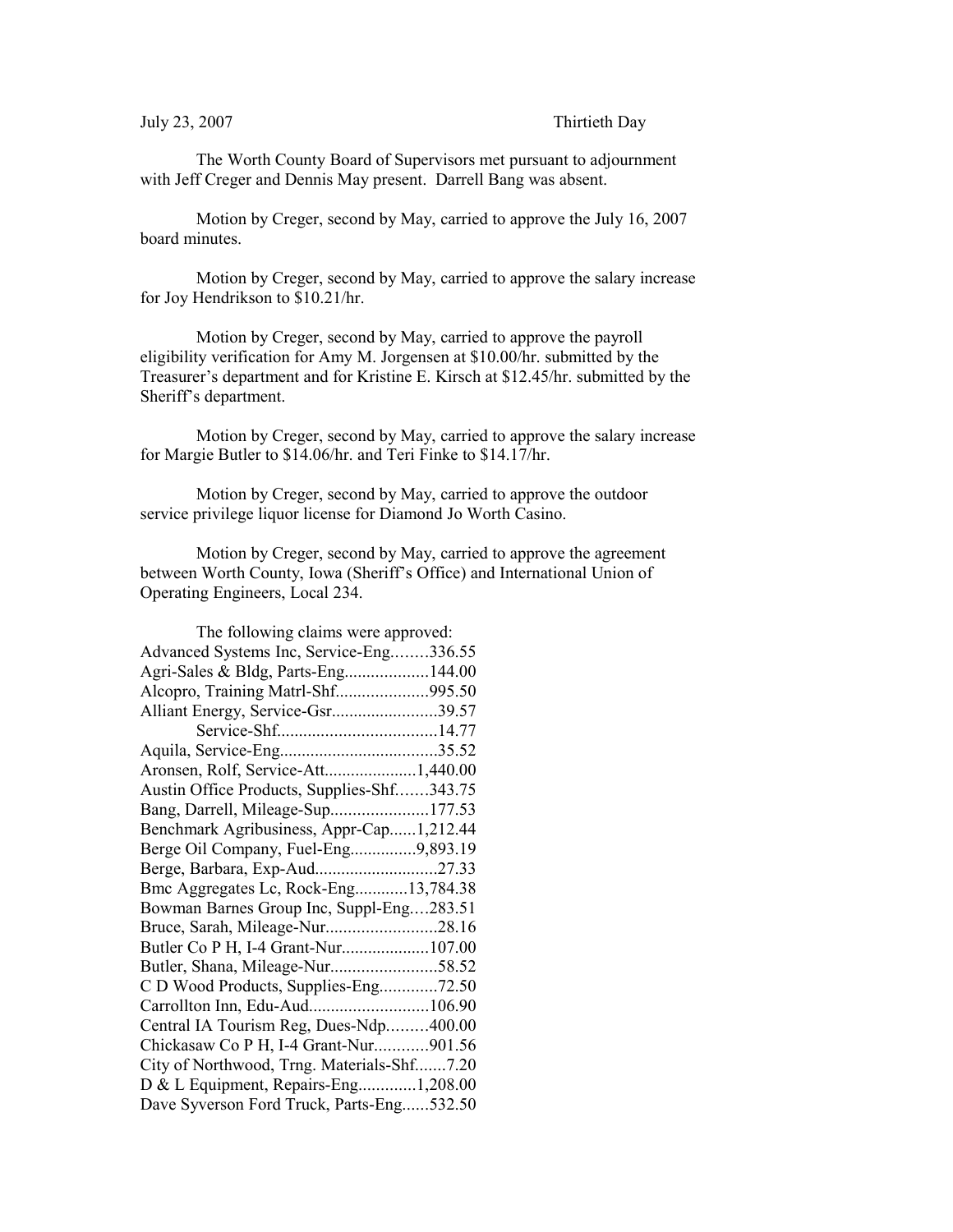| Des Moines Stamp Mfg Co, Sign-Gsr6.10       |  |
|---------------------------------------------|--|
|                                             |  |
|                                             |  |
| Ehrich, Cherrice, Mileage-Mha41.00          |  |
| Emmet Co P H, I-4 Grant-Nur366.08           |  |
| Fallgatter's Market, Food Serv-Shf1,217.05  |  |
|                                             |  |
| Ferden, Eugene, Meeting-Vaf89.57            |  |
|                                             |  |
| Finley, Wayne, Service-San30.00             |  |
| Five Star Cooperative, Chemical-Eng826.47   |  |
| Floyd County Ph/Hhc, I-4 Grant-Nur669.94    |  |
| Franklin Co P H, I-4 Grant-Nur176.00        |  |
| Greve Law Office, Copies-Att108.50          |  |
|                                             |  |
| Groveline, Service-Gsr424.30                |  |
| H & H Food Service, Food Svc-Shf722.01      |  |
| Hackbart, Philip E., Meeting-Vaf62.71       |  |
| Hartman, Lisa, Mileage-Nur66.66             |  |
| Healthworks, Empl. Med. Ex-Shf360.00        |  |
| Heartland Power Coop, Service-Eng26.00      |  |
| Hendrikson, Joy, Service-Wec209.73          |  |
| Heritage Residence of Co, Serv-Mha3,075.60  |  |
| Hitchcock, Ashley, Mileage-Hha104.72        |  |
| Howard Co P H, I-4 Grant-Nur374.44          |  |
|                                             |  |
| Huebner, Cheryl, Mileage-Nur79.11           |  |
| Hygienic Laboratory Acct, Test-San612.00    |  |
|                                             |  |
|                                             |  |
| Iowa Department of Natur, Suppl-San175.00   |  |
| Iowa Department Of Publi, Tele.-Shf1,194.00 |  |
|                                             |  |
|                                             |  |
| Johnson, Donald, Labor-San633.50            |  |
|                                             |  |
| Johnson, Jessica, Mileage-Wec11.00          |  |
| Kossuth Co P H, I-4 Grant-Nur585.95         |  |
| Kubik's Voice Tech, Radio Eqp-E913,812.00   |  |
| Larsen Plumbing, Maint.-Shf3,812.34         |  |
| Repairs-Gsr3,770.00                         |  |
| Levad, Charles, Fees-Mha468.00              |  |
| Lexis-Nexis, Service-Att113.00              |  |
| Liberty Square, Service-Mha1,050.00         |  |
| Mail Services L.C., Renewal-Trs230.73       |  |
| Mainstay Systems Inc, Com Exp-Shf1,095.00   |  |
| Manly Junction Signal, Adv-Trs48.00         |  |
|                                             |  |
|                                             |  |
|                                             |  |
| Marshall & Swift Inc, Supplies-Gsr12.12     |  |
|                                             |  |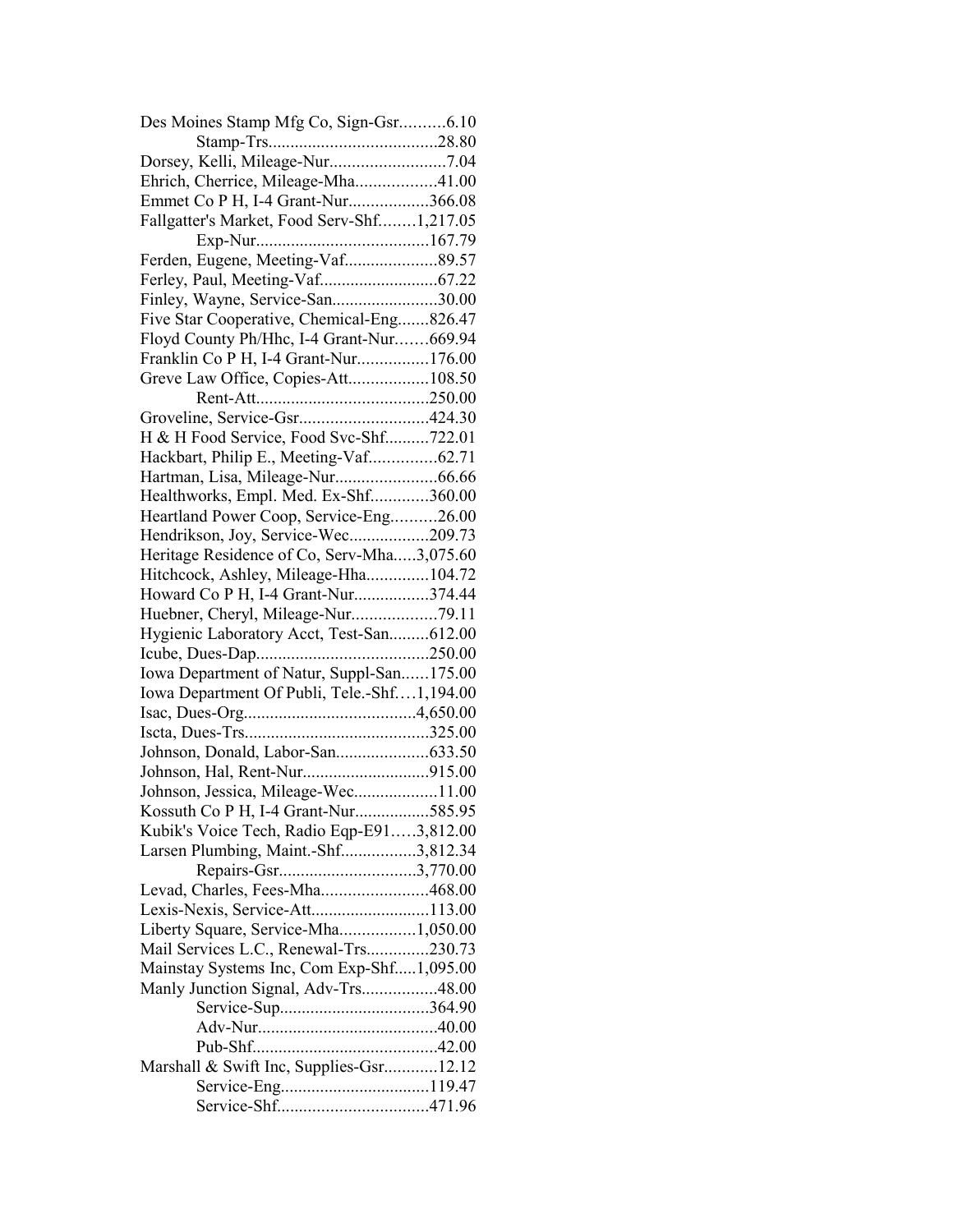| Mason City Business System, Serv-Trs22.10    |  |
|----------------------------------------------|--|
|                                              |  |
|                                              |  |
| May, Dennis, Mileage-Sup72.98                |  |
|                                              |  |
| Mechem, Elsie L, Mileage-Mha99.22            |  |
| Mental Health Center, Empl. Ex.-Shf300.00    |  |
| Mercy Clinics, Medical-Shf416.00             |  |
| Mercy Medical Center, Serv-Mha1,114.55       |  |
| Midwest Wheel Companies, Parts-Eng375.96     |  |
| Midwest Wireless, Service-Mha123.45          |  |
| Mitchell Co Care, Service-Mha1,350.00        |  |
| Mitchell Co Sheriff, R & B-Shf2,350.00       |  |
| Mitchell County Ema, Mileage-Ema110.70       |  |
| Myli, Diane, Mileage-Nur27.46                |  |
| Nate's Outdoor Rec, Vehicle Exp.-Shf1,336.98 |  |
|                                              |  |
| Next Generation Technolo, Serv-Mha585.00     |  |
|                                              |  |
| No IA Juvenile Detention, Service-Juj900.00  |  |
|                                              |  |
| North Iowa Vocational, Service-Mha3,170.56   |  |
| Northwood Anchor, Adv-Trs149.80              |  |
|                                              |  |
|                                              |  |
|                                              |  |
| Northwood Dental Assoc, Dental-Shf59.00      |  |
| Northwood Motor Co, Veh. Maint.-Shf722.44    |  |
|                                              |  |
| Northwood Sanitation, Service-Gsr145.00      |  |
|                                              |  |
| Northwood Welding, Supplies-Eng7.00          |  |
| Northwoods State Bank, Fees-Dap186.35        |  |
|                                              |  |
| Office Elements, Supplies-Shf94.99           |  |
| Olsen Implement Co, Parts-Eng82.20           |  |
| Olson, Teresa, Grant Exp-Nur25.00            |  |
| Palo Alto Co P H, I-4 Grant-Nur787.66        |  |
| Parks, Kristie, Mileage-Nur34.76             |  |
| Pathology Associates, Service-Mex540.00      |  |
| Patterson, Howard, Fuel-Tra19.36             |  |
| Prairie Ridge, Service-Chm754.25             |  |
| Printing Services Inc, Supplies-Rec26.15     |  |
| Progressive Ag Coop, Chemical-Eng1,140.42    |  |
|                                              |  |
|                                              |  |
|                                              |  |
|                                              |  |
| Randall Transit Mix, Supplies-Eng1,050.01    |  |
| Reindl Repair, Veh. Maint.-Shf132.85         |  |
|                                              |  |
| Sanofi Pasteur Inc, Supplies-Nur296.49       |  |